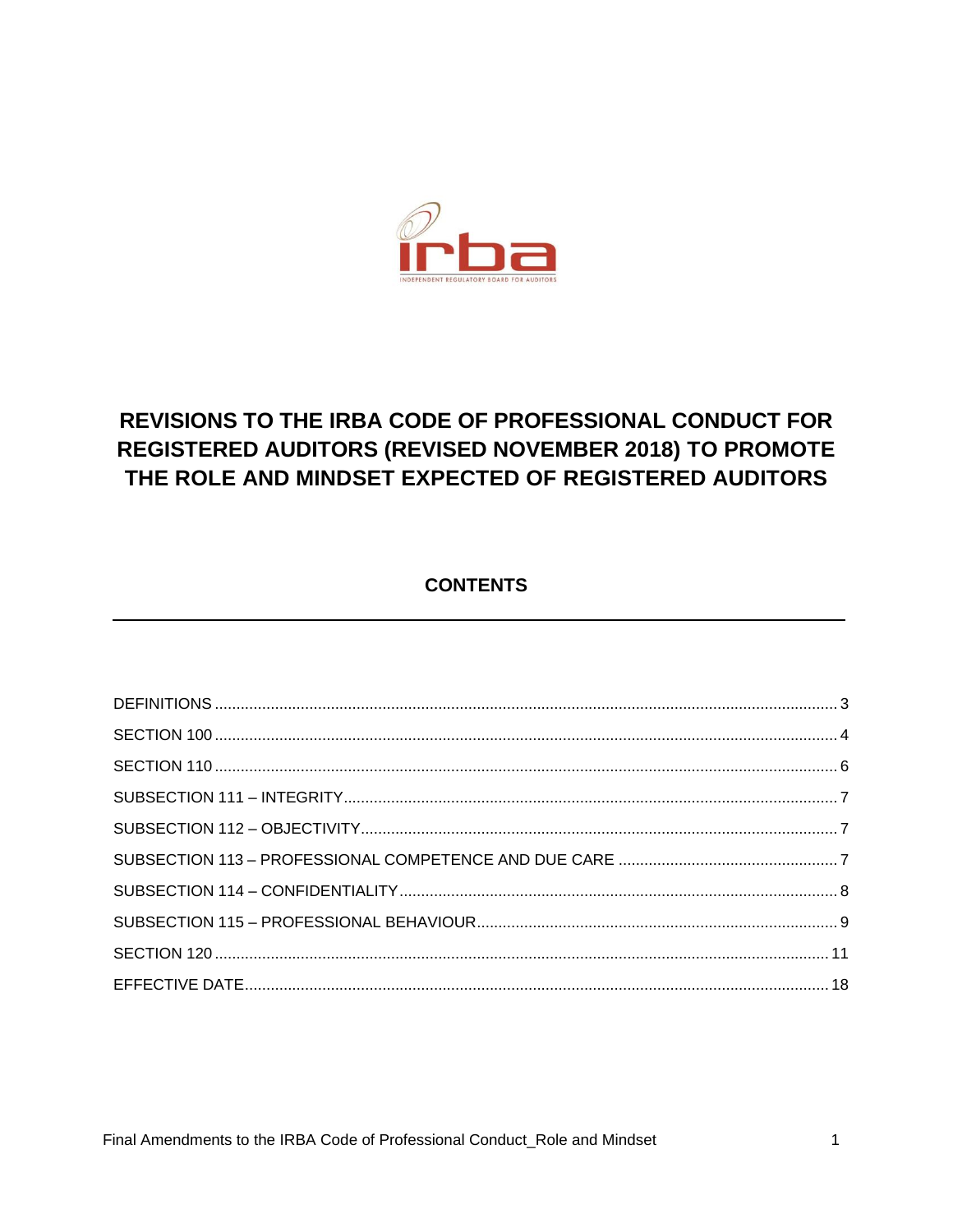Copyright © March 2021 by the Independent Regulatory Board for Auditors (IRBA). All rights reserved. Permission is granted to make copies of this work to achieve maximum exposure and feedback, provided that each copy bears the following credit line: "*Copyright © by the Independent Regulatory Board for Auditors. All rights reserved. Used with permission of the IRBA."* 

The proposed revisions to *this* Code are based on local requirements as per Part 4B of the IRBA Code of Professional Conduct for Registered Auditors (Revised November 2018)*.* The IRBA Code of Professional Conduct for Registered Auditors (Revised November 2018) adopted the *International Ethics Standards Board for Accountants (IESBA) Code of Ethics for Professional Accountants (Including International Independence Standards)* published by the International Federation of Accountants (IFAC), which is used with the permission of IFAC. South African adaptations to Part 4B are *underlined* and *in italics*.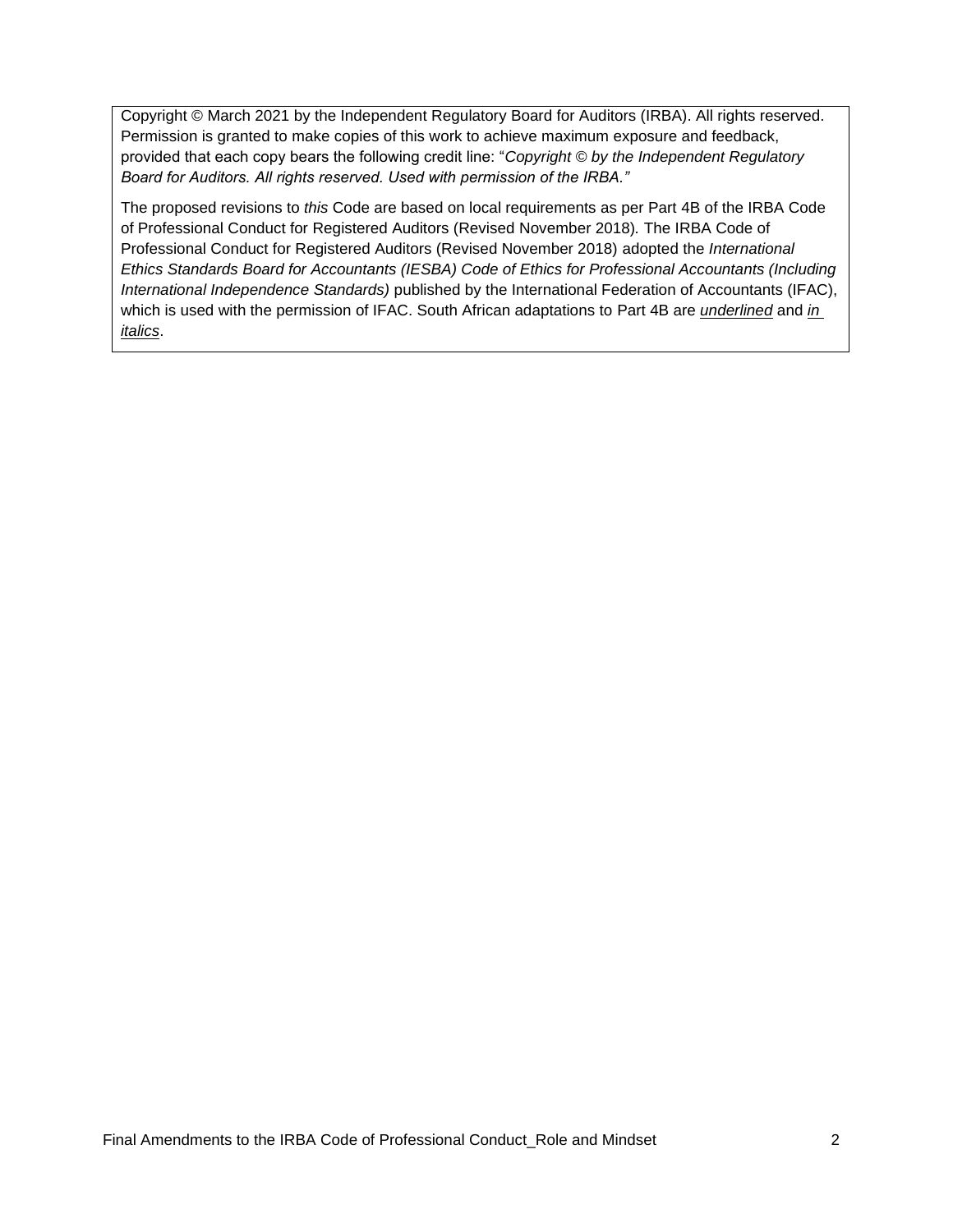# **DEFINITIONS**

In the *IRBA Code of Professional Conduct for Registered Auditors (Revised November 2018)*, the singular shall be construed as including the plural as well as the reverse, and the terms below have the following meanings assigned to them.

In these Definitions, explanations of defined terms are shown in regular font; italics are used for explanations of described terms which have a specific meaning in certain parts of the Code or for additional explanations of defined terms. References are also provided to terms described in the Code.

| Professional judgement                      | Professional judgement involves the application of relevant<br>training,                                                                                                                                                                                                                                                                                                                                                                                                                                                                               |
|---------------------------------------------|--------------------------------------------------------------------------------------------------------------------------------------------------------------------------------------------------------------------------------------------------------------------------------------------------------------------------------------------------------------------------------------------------------------------------------------------------------------------------------------------------------------------------------------------------------|
|                                             | professional knowledge, skill and experience commensurate with the facts and                                                                                                                                                                                                                                                                                                                                                                                                                                                                           |
|                                             | circumstances, taking into account the nature and scope of the particular                                                                                                                                                                                                                                                                                                                                                                                                                                                                              |
|                                             | professional activities, and the interests and relationships involved.                                                                                                                                                                                                                                                                                                                                                                                                                                                                                 |
|                                             | This term is described in paragraph 120.5 A4.                                                                                                                                                                                                                                                                                                                                                                                                                                                                                                          |
| Reasonable and informed<br>third party      | The reasonable and informed third party test is a consideration by the registered<br>auditor about whether the same conclusions would likely be reached by another                                                                                                                                                                                                                                                                                                                                                                                     |
| Reasonable and informed<br>third party test | party. Such consideration is made from the perspective of a reasonable and<br>informed third party, who weighs all the relevant facts and circumstances that<br>the registered auditor knows, or could reasonably be expected to know, at the<br>time that the conclusions are made. The reasonable and informed third party<br>does not need to be a registered auditor, but would possess the relevant<br>knowledge and experience to understand and evaluate the appropriateness of<br>the registered auditor's conclusions in an impartial manner. |
|                                             |                                                                                                                                                                                                                                                                                                                                                                                                                                                                                                                                                        |

These terms are described in paragraph 120.5 A6.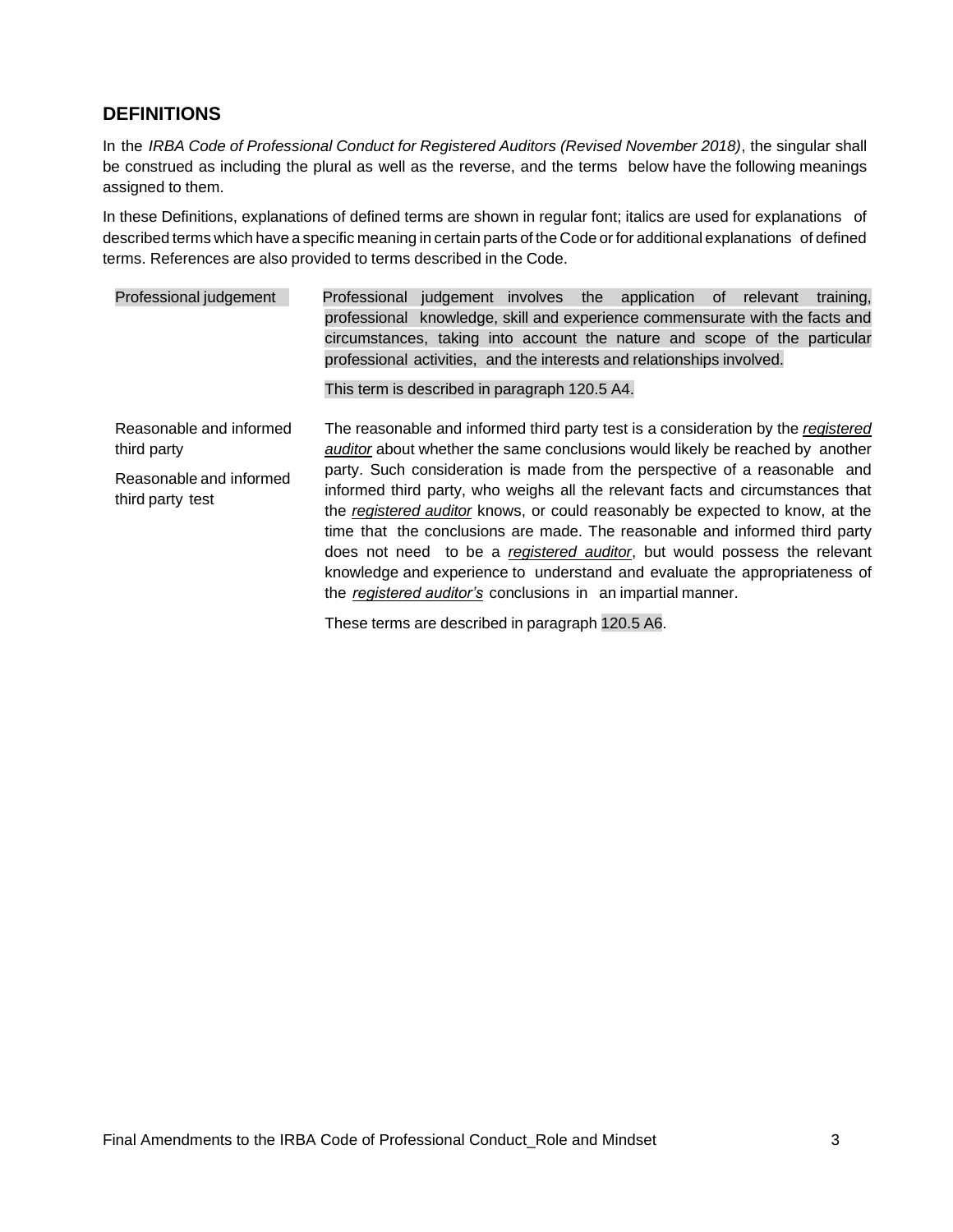# **PART 1 – COMPLYING WITH THE CODE, FUNDAMENTAL PRINCIPLES AND CONCEPTUAL FRAMEWORK**

# **SECTION 100**

## **COMPLYING WITH THE CODE**

### **Introduction**

- 100.1 A distinguishing mark of the profession is its acceptance of the responsibility to act in the public interest.
- 100.2 Confidence in the profession is a reason why businesses, governments and other organisations involve *registered auditors* in a broad range of areas, including assurance and other professional activities. *Registered auditors* understand and acknowledge that such confidence is based on the skills and values that *registered auditors* bring to the professional activities they undertake, including:
	- (a) Adherence to ethical principles and professional standards;
	- (b) Use of business acumen;
	- (c) Application of expertise on technical and other matters; and
	- (d) Exercise of professional judgement.

The application of these skills and values enables *registered auditors* to provide advice or other output that meets the purpose for which it was provided, and which can be relied upon by the intended users of such output*.*

- 100.3 The Code sets out high-quality standards of ethical behaviour expected of *registered auditors*.
- 100.4 The Code establishes five fundamental principles to be complied with by all *registered auditors*. It also includes a conceptual framework that sets out the approach to be taken to identify, evaluate and address threats to compliance with those fundamental principles and, for audits and other assurance engagements, threats to independence. The Code also applies the fundamental principles and the conceptual framework to a range of facts and circumstances that *registered auditors* might encounter..

### **Requirements and Application Material**

- 100.5 A1 The requirements in the Code, designated with the letter "R," impose obligations.
- 100.5 A2 Application material, designated with the letter "A," provides context, explanations, suggestions for actions or matters to consider, illustrations and other guidance relevant to a proper understanding of the Code. In particular, the application material is intended to help a *registered auditor* to understand how to apply the conceptual framework to a particular set of circumstances and to understand and comply with a specific requirement. While such application material does not of itself impose a requirement, consideration of the material is necessary to the proper application of the requirements of the Code, including application of the conceptual framework.
- **R100.6** A *registered auditor* shall comply with the Code.
- 100.6 A1 Upholding the fundamental principles and compliance with the specific requirements of the Code enable *registered auditors* to meet their responsibility to act in the public interest.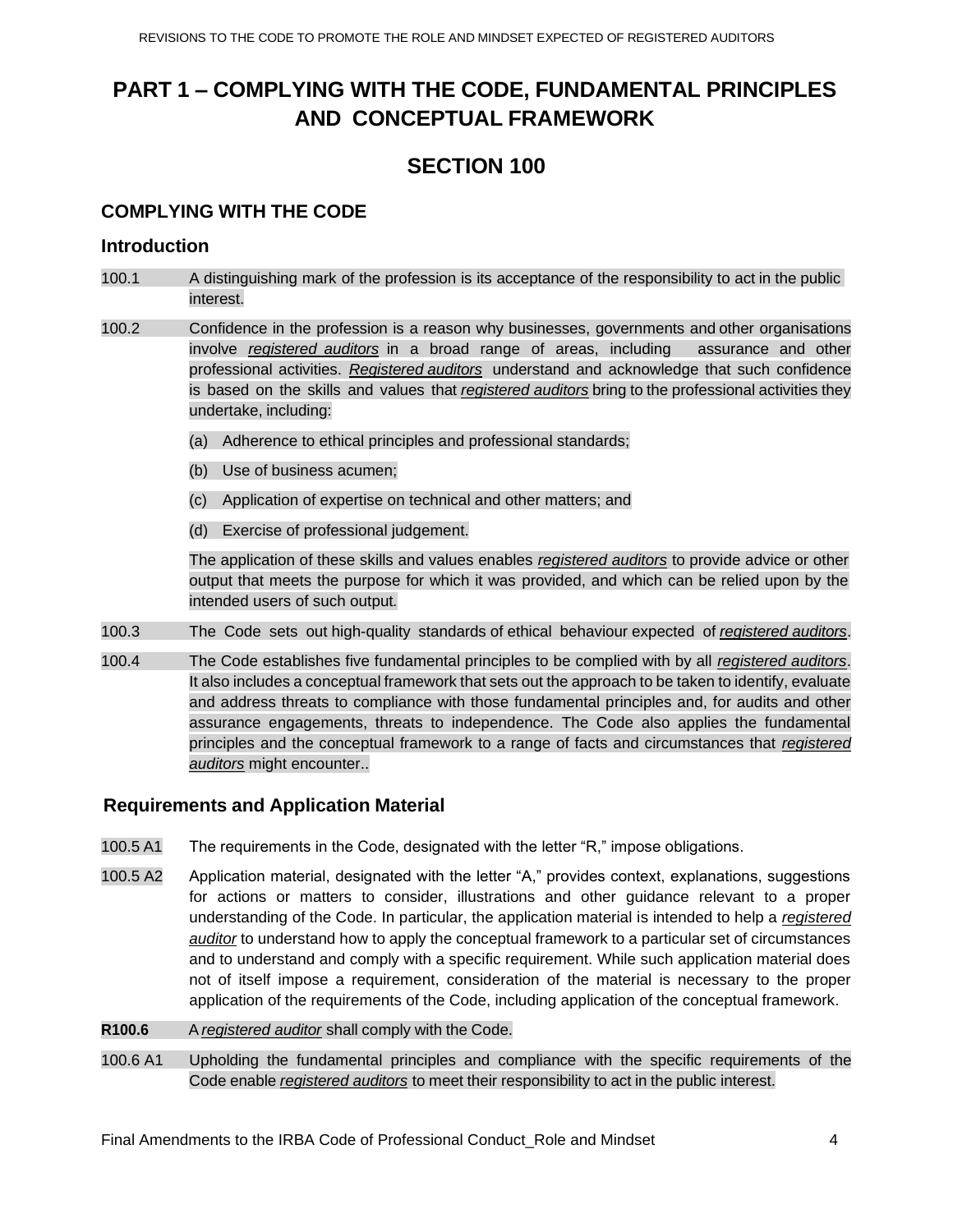- 100.6 A2 Complying with the Code includes giving appropriate regard to the aim and intent of the specific requirements.
- 100.6 A3 Compliance with the requirements of the Code does not mean that *registered auditors* will have always met their responsibility to act in the public interest. There might be unusual or exceptional circumstances in which a *registered auditor* believes that complying with a requirement or requirements of the Code might not be in the public interest or would lead to a disproportionate outcome. In those circumstances, the *registered auditor* is encouraged to consult with an appropriate body such as a professional *body or Regulatory Body*.
- 100.6 A4 In acting in the public interest, a *registered auditor* considers not only the preferences or requirements of an individual client or firm, but also the interests of other stakeholders when performing professional activities**.**
- **R100.7** If there are circumstances where laws or regulations preclude a *registered auditor* from complying with certain parts of the Code, those laws and regulations prevail, and the *registered auditor* shall comply with all other parts of the Code.
- 100.7 A1 The principle of professional behaviour requires a *registered auditor* to comply with relevant laws and regulations. Some jurisdictions might have provisions that differ from or go beyond those set out in the Code. *Registered auditors* in those jurisdictions need to be aware of those differences and comply with the more stringent provisions unless prohibited by law or regulation.

#### **Breaches of the Code**

- **R100.8** Paragraphs R400.80 to R400.89 and R900.50 to R900.55 address a breach of *Independence Standards*. A *registered auditor* who identifies a breach of any other provision of the Code shall evaluate the significance of the breach and its impact on the *registered auditor's* ability to comply with the fundamental principles. The *registered auditor* shall also:
	- **(a)** Take whatever actions might be available, as soon as possible, to address the consequences of the breach satisfactorily; and
	- **(b)** Determine whether to report the breach to the relevant parties.
- 100.8 A1 Relevant parties to whom such a breach might be reported include those who might have been affected by it, a professional or regulatory body or an oversight authority.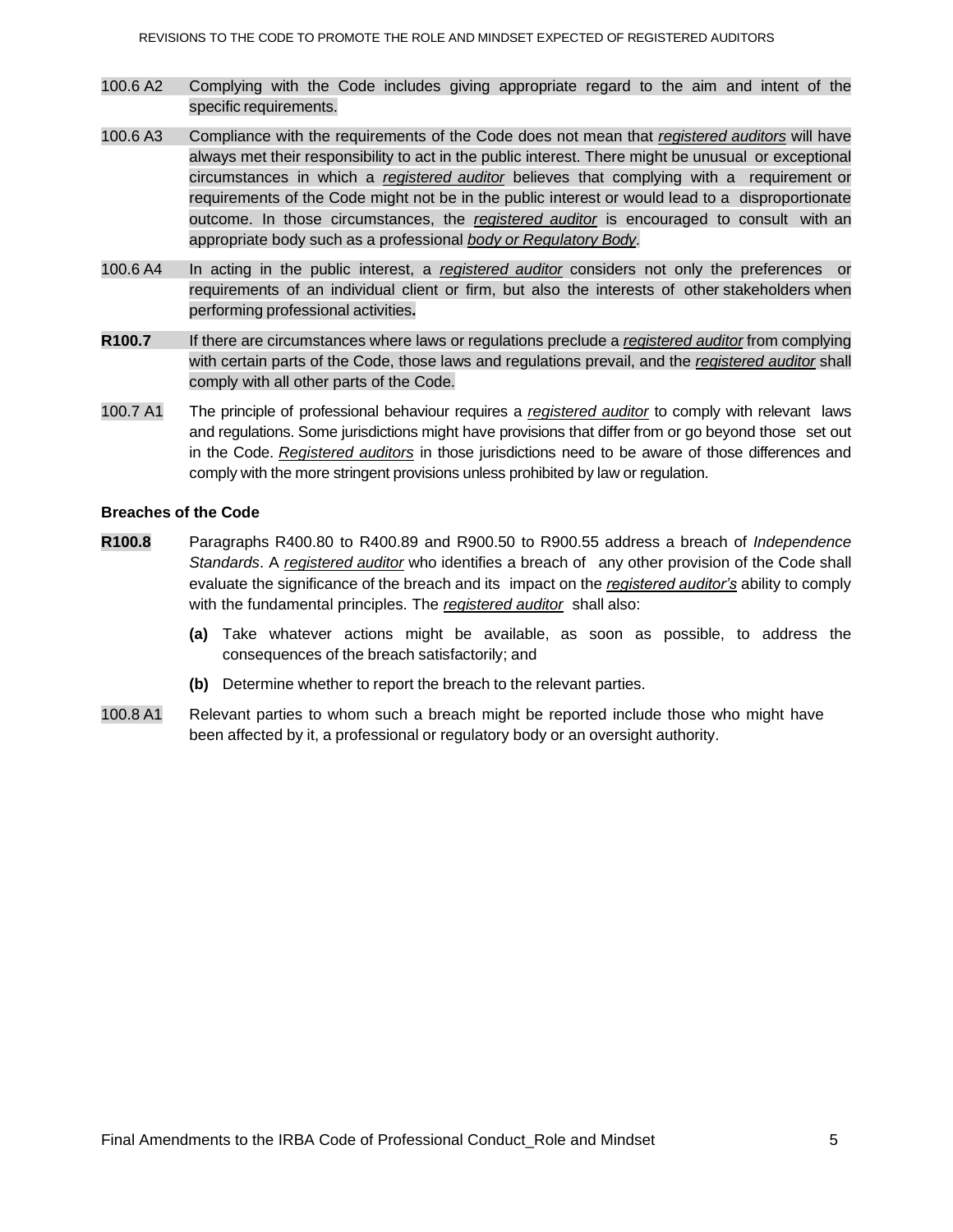# **SECTION 110**

## **THE FUNDAMENTAL PRINCIPLES**

### **General**

- 110.1 A1 There are five fundamental principles of ethics for *registered auditors*:
	- (a) Integrity to be straightforward and honest in all professional and business relationships.
	- (b) Objectivity to exercise professional or business judgement without being compromised by: (i) Bias;
		- (ii) Conflict of interest; or
		- (iii) Undue influence of, or undue reliance on, individuals, organisations, technology or other factors.
	- (c) Professional Competence and Due Care to:
		- (i) Attain and maintain professional knowledge and skill at the level required to ensure that a client receives competent professional service, based on current technical and professional standards and relevant legislation; and
		- (ii) Act diligently and in accordance with applicable technical and professional standards.
	- (d) Confidentiality to respect the confidentiality of information acquired as a result of professional and business relationships.
	- (e) Professional Behaviour to:
		- (i) Comply with relevant laws and regulations;
		- (ii) Behave in a manner consistent with the profession's responsibility to act in the public interest in all professional activities and business relationships; and
		- (iii) Avoid any conduct that the *registered auditor* knows or should know might discredit the profession.
- **R110.2** A *registered auditor* shall comply with each of the fundamental principles.
- 110.2 A1 The fundamental principles of ethics establish the standard of behaviour expected of a *registered auditor*. The conceptual framework establishes the approach which a *registered auditor* is required to apply in complying with those fundamental principles. Subsections 111 to 115 set out requirements and application material related to each of the fundamental principles.
- 110.1 A2 A *registered auditor* might face a situation in which complying with one fundamental principle conflicts with complying with one or more other fundamental principles. In such a situation, the *registered auditor* might consider consulting, on an anonymous basis if necessary, with:
	- Others within the firm.
	- Those charged with governance.
	- A professional body.
	- A regulatory body.
	- Legal counsel.

However, such consultation does not relieve the *registered auditor* from the responsibility to exercise professional judgement to resolve the conflict or, if necessary, and unless prohibited by

Final Amendments to the IRBA Code of Professional Conduct Role and Mindset 6 6 6 6 6 6 6 6 6 6 7 7 8 6 6 6 7 7 8 7 7 8 7 7 8 7 7 8 7 7 8 7 7 8 7 7 8 7 7 8 7 7 8 7 7 8 7 7 8 7 7 8 7 7 8 7 7 8 7 7 8 7 7 8 7 7 8 7 7 8 7 7 8 7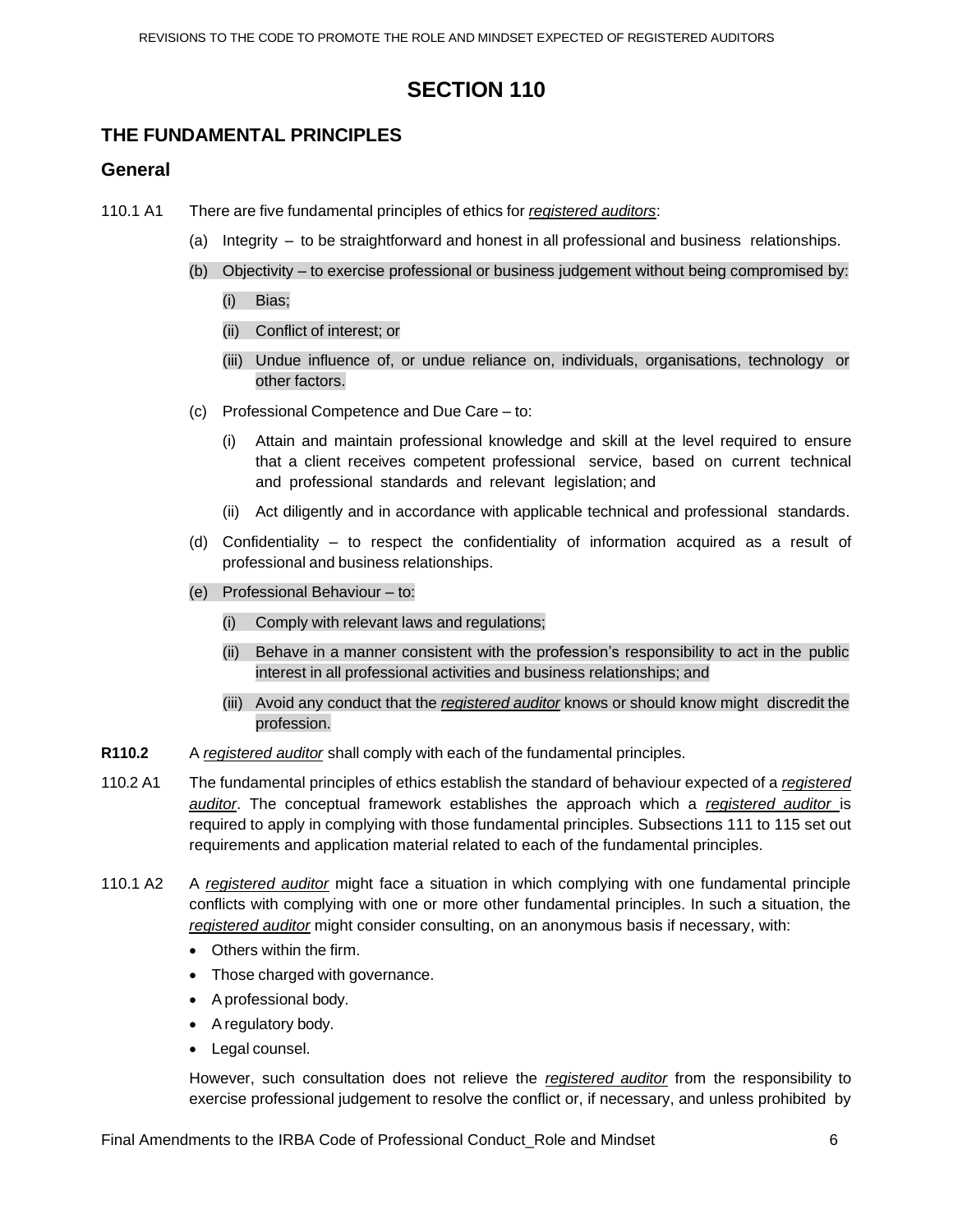law or regulation, disassociate from the matter creating the conflict.

110.2 A3 The *registered auditor* is encouraged to document the substance of the issue, the details of any discussions, the decisions made and the rationale for those decisions.

## **SUBSECTION 111 – INTEGRITY**

- **R111.1** A *registered auditor* shall comply with the principle of integrity, which requires a *registered auditor* to be straightforward and honest in all professional and business relationships.
- 111.1 A1 Integrity involves fair dealing, truthfulness and having the strength of character to act appropriately, even when facing pressure to do otherwise or when doing so might create potential adverse personal or organisational consequences.

#### 111.1 A2 Acting appropriately involves:

- (a) Standing one's ground when confronted by dilemmas and difficult situations; or
- (b) Challenging others as and when circumstances warrant, in a manner appropriate to the circumstances.
- **R111.2** A *registered auditor* shall not knowingly be associated with reports, returns, communications or other information where the *registered auditor* believes that the information:
	- (a) Contains a materially false or misleading statement;
	- (b) Contains statements or information provided recklessly; or
	- (c) Omits or obscures required information where such omission or obscurity would be misleading.
- 111.2 A1 If a *registered auditor* provides a modified report in respect of such a report, return, communication or other information, the *registered auditor* is not in breach of paragraph R111.2.
- **R111.3** When a *registered auditor* becomes aware of having been associated with information described in paragraph R111.2, the *registered auditor* shall take steps to be disassociated from that information.

## **SUBSECTION 112 – OBJECTIVITY**

- **R112.1** A *registered auditor* shall comply with the principle of objectivity, which requires a *registered auditor* to exercise professional or business judgement without being compromised by:
	- (a) Bias;
	- (b) Conflict of interest; or
	- (c) Undue influence of, or undue reliance on, individuals, organisations, technology or other factors.
- **R112.2** A *registered auditor* shall not undertake a professional activity if a circumstance or relationship unduly influences the *registered auditor's* professional judgement regarding that activity.

## **SUBSECTION 113 – PROFESSIONAL COMPETENCE AND DUE CARE**

- **R113.1** A *registered auditor* shall comply with the principle of professional competence and due care, which requires a *registered auditor* to:
	- **(a)** Attain and maintain professional knowledge and skill at the level required to ensure that a client receives competent professional service, based on current technical and professional

Final Amendments to the IRBA Code of Professional Conduct Role and Mindset 7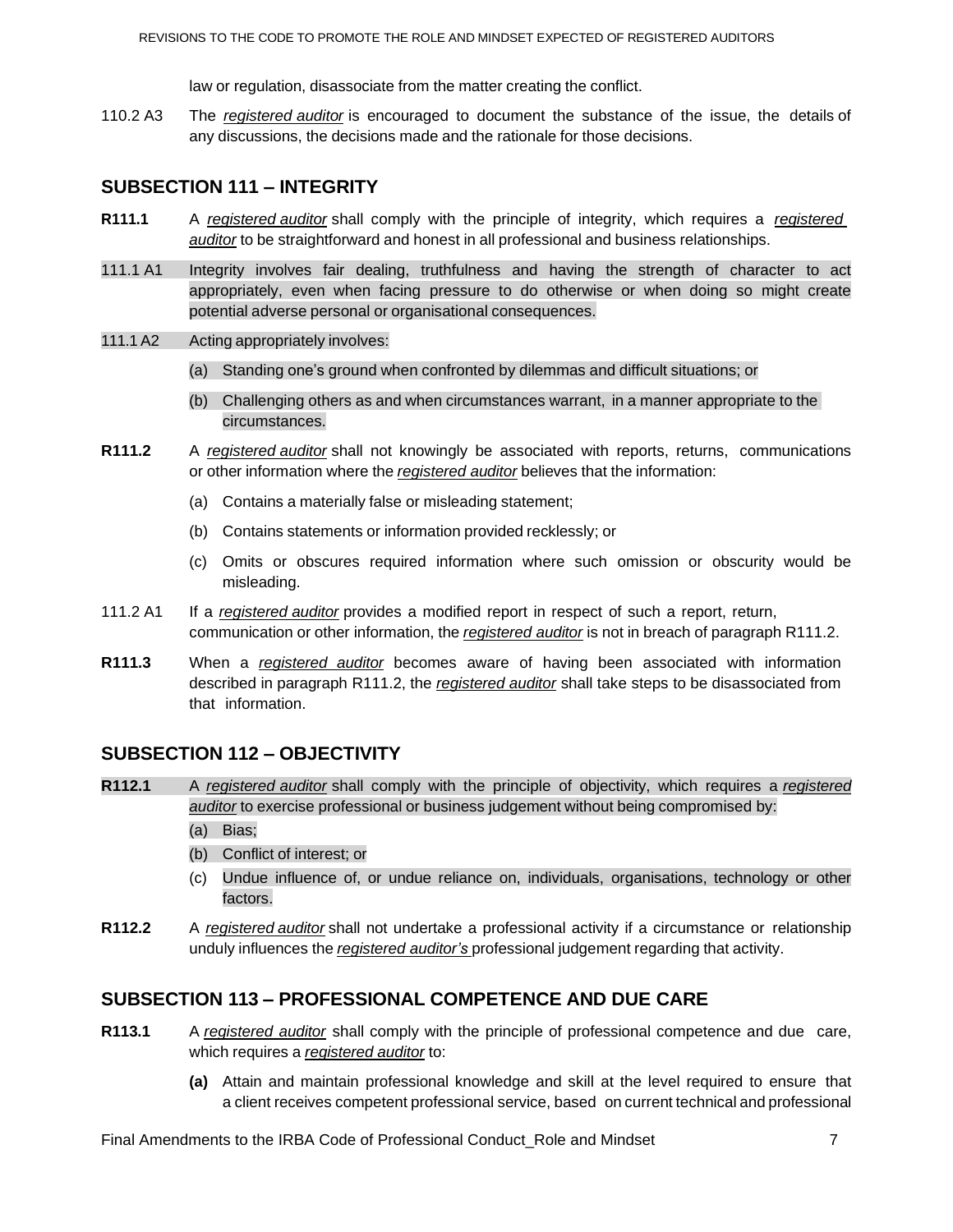standards and relevant legislation; and

- **(b)** Act diligently and in accordance with applicable technical and professional standards.
- 113.1 A1 Serving clients with professional competence requires the exercise of sound judgement in applying professional knowledge and skill when undertaking professional activities.
- 113.1 A2 Maintaining professional competence requires a continuing awareness and an understanding of relevant technical, professional, business and technology-related developments. Continuing professional development enables a *registered auditor* to develop and maintain the capabilities to perform competently within the professional environment.
- 113.1 A3 Diligence encompasses the responsibility to act in accordance with the requirements of an assignment, carefully, thoroughly and on a timely basis.
- **R113.2** In complying with the principle of professional competence and due care, a *registered auditor* shall take reasonable steps to ensure that those working in a professional capacity under the *registered auditor's* authority have appropriate training and supervision.
- **R113.3** Where appropriate, a *registered auditor* shall make clients, or other users of the *registered auditor's* professional services or activities, aware of the limitations inherent in the services or activities.

## **SUBSECTION 114 – CONFIDENTIALITY**

- **R114.1** A *registered auditor* shall comply with the principle of confidentiality, which requires a *registered auditor* to respect the confidentiality of information acquired as a result of professional and business relationships. A *registered auditor* shall:
	- **(a)** Be alert to the possibility of inadvertent disclosure, including in a social environment, and particularly to a close business associate or an immediate or a close family member;
	- **(b)** Maintain confidentiality of information within the firm;
	- **(c)** Maintain confidentiality of information disclosed by a prospective client;
	- **(d)** Not disclose confidential information acquired as a result of professional and business relationships outside the firm without proper and specific authority, unless there is a legal or professional duty or right to disclose;
	- **(e)** Not use confidential information acquired as a result of professional and business relationships for the personal advantage of the *registered auditor* or for the advantage of a third party;
	- **(f)** Not use or disclose any confidential information, either acquired or received as a result of a professional or business relationship, after that relationship has ended; and
	- **(g)** Take reasonable steps to ensure that personnel under the *registered auditor's* control, and individuals from whom advice and assistance are obtained, respect the *registered audito*r's duty of confidentiality.
- 114.1 A1 Confidentiality serves the public interest because it facilitates the free flow of information from the *registered auditor's* client to the *registered auditor* in the knowledge that the information will not be disclosed to a third party. Nevertheless, the following are circumstances where *registered auditors* are or might be required to disclose confidential information or when such disclosure might be appropriate:
	- (a) Disclosure is required by law, for example:
		- (i) Production of documents or other provision of evidence in the course of legal proceedings; or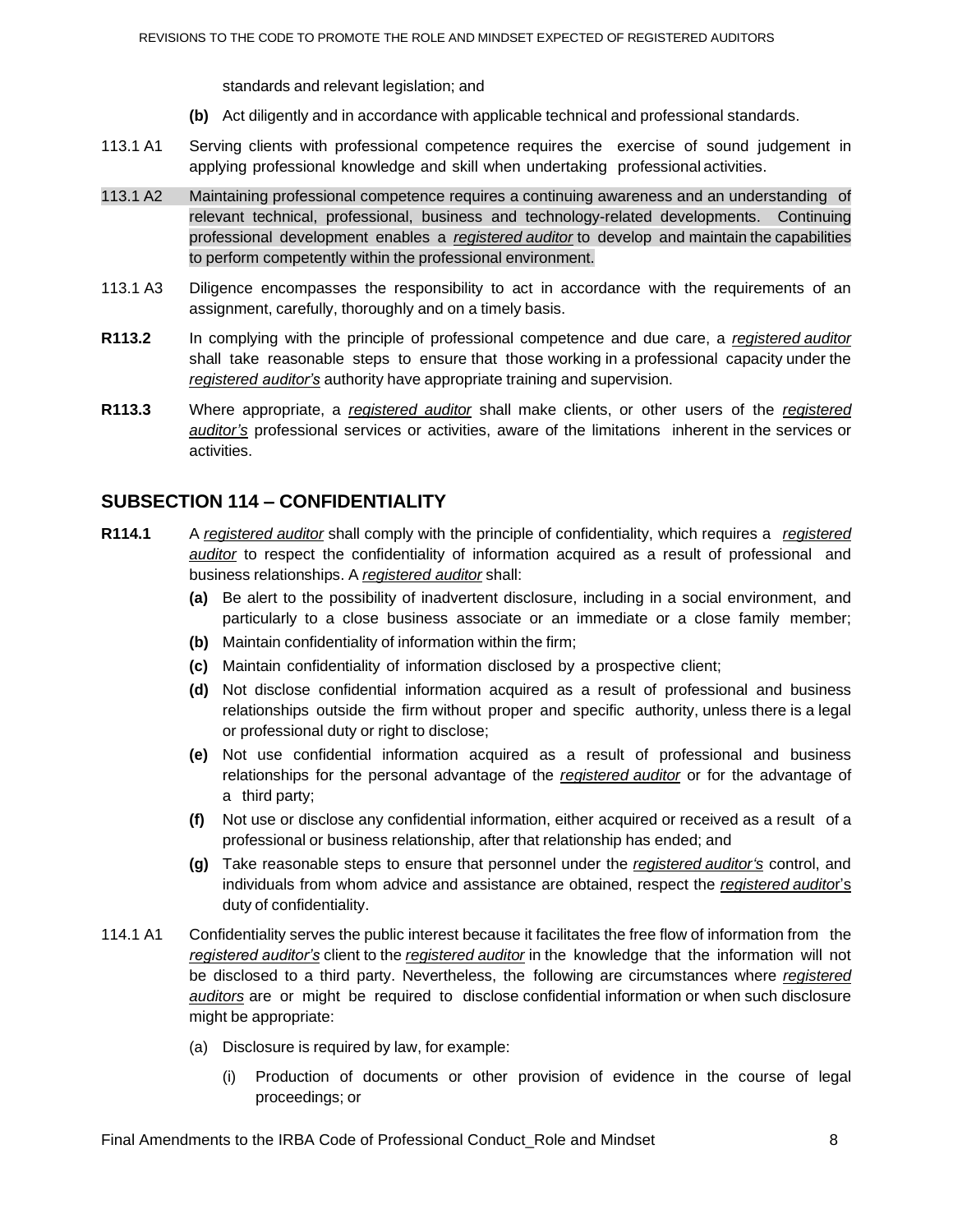- (ii) Disclosure to the appropriate public authorities of infringements of the law that come to light, *including disclosures of reportable irregularities reported to the Regulatory Board as required by Section 45 of the Act*;
- (b) Disclosure is permitted by law and is authorised by the client; and
- (c) There is a professional duty or right to disclose, when not prohibited by law:
	- (i) To comply with the quality review of *the Regulatory Board or* a professional body;
	- (ii) To respond to an inquiry or investigation by a professional *body, the Regulatory Board and any other* regulatory body;
	- (iii) To protect the professional interests of a *registered auditor* in legal proceedings; or
	- (iv) To comply with technical and professional standards, including ethics requirements.
- 114.1 A2 In deciding whether to disclose confidential information, factors to consider, depending on the circumstances, include:
	- Whether the interests of any parties, including third parties whose interests might be affected, could be harmed if the client consents to the disclosure of information by the *registered auditor*.
	- Whether all the relevant information is known and substantiated, to the extent practicable. Factors affecting the decision to disclose include:
		- o Unsubstantiated facts.
		- o Incomplete information.
		- o Unsubstantiated conclusions.
	- The proposed type of communication, and to whom it is addressed.
	- Whether the parties to whom the communication is addressed are appropriate recipients.
- **R114.2** A *registered auditor* shall continue to comply with the principle of confidentiality even after the end of the relationship between the *registered auditor* and a client. When changing employment or acquiring a new client, the *registered auditor* is entitled to use prior experience but shall not use or disclose any confidential information acquired or received as a result of a professional or business relationship.

### **SUBSECTION 115 – PROFESSIONAL BEHAVIOUR**

- **R115.1** A *registered auditor* shall comply with the principle of professional behaviour, which requires a *registered auditor* to:
	- (a) Comply with relevant laws and regulations;
	- (b) Behave in a manner consistent with the profession's responsibility to act in the public interest in all professional activities and business relationships; and
	- (c) Avoid any conduct that the *registered auditor* knows or should know might discredit the profession.

A *registered auditor* shall not knowingly engage in any business, occupation or activity that impairs or might impair the integrity, objectivity or good reputation of the profession, and as a result would be incompatible with the fundamental principles

115.1 A1 Conduct that might discredit the profession includes conduct that a reasonable and informed third

Final Amendments to the IRBA Code of Professional Conduct Role and Mindset  $9$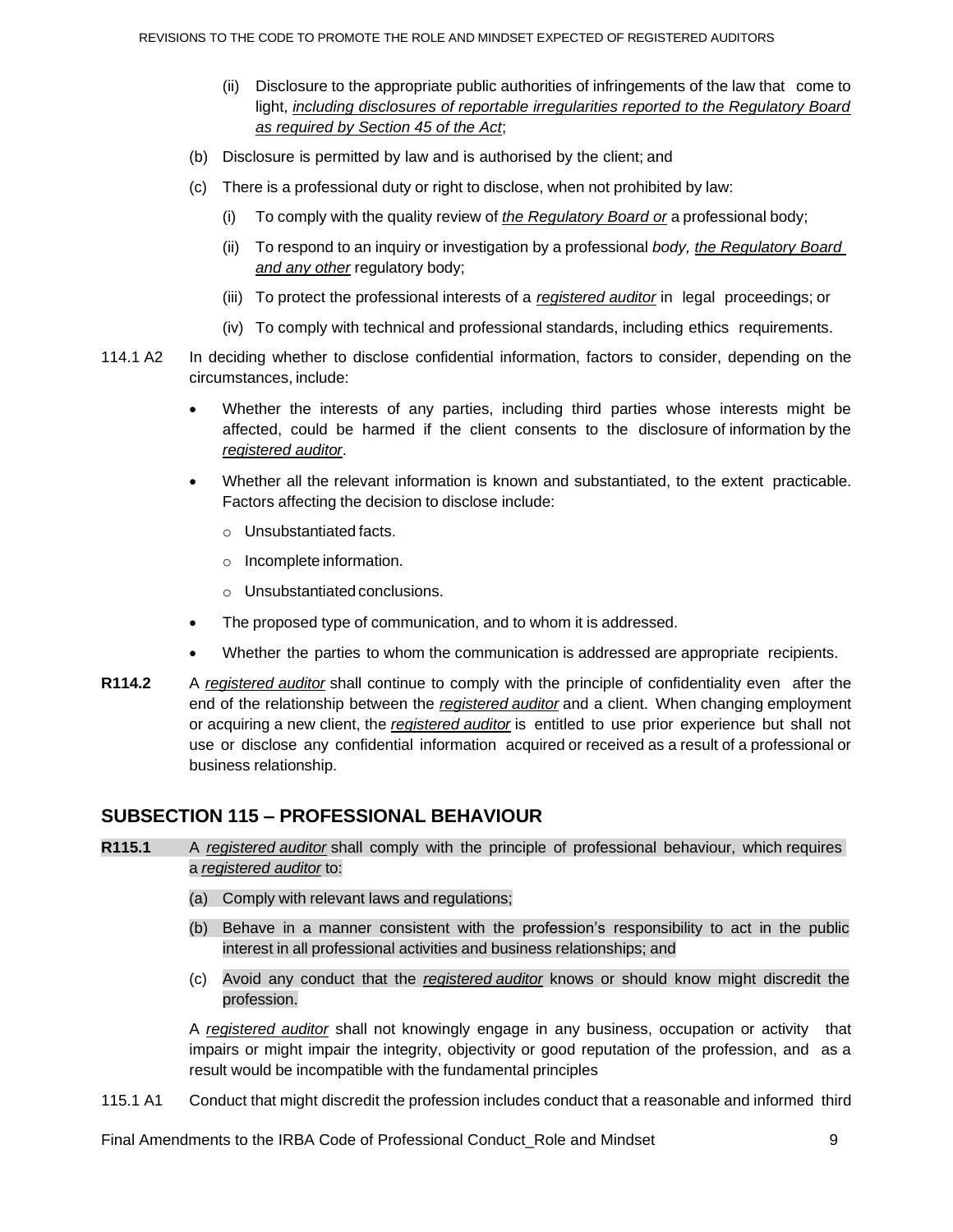party would be likely to conclude adversely affects the good reputation of the profession.

- **R115.2** When undertaking marketing or promotional activities, a *registered auditor* shall not bring the profession into disrepute. A *registered auditor* shall be honest and truthful and shall not make:
	- (a) Exaggerated claims for the services offered by, or the qualifications or experience of, the *registered auditor*; or
	- (b) Disparaging references or unsubstantiated comparisons to the work of others.
- 115.2 A1 If a *registered auditor* is in doubt about whether a form of advertising or marketing is appropriate, the *registered auditor* is encouraged to consult with the relevant professional body *and Regulatory Body*.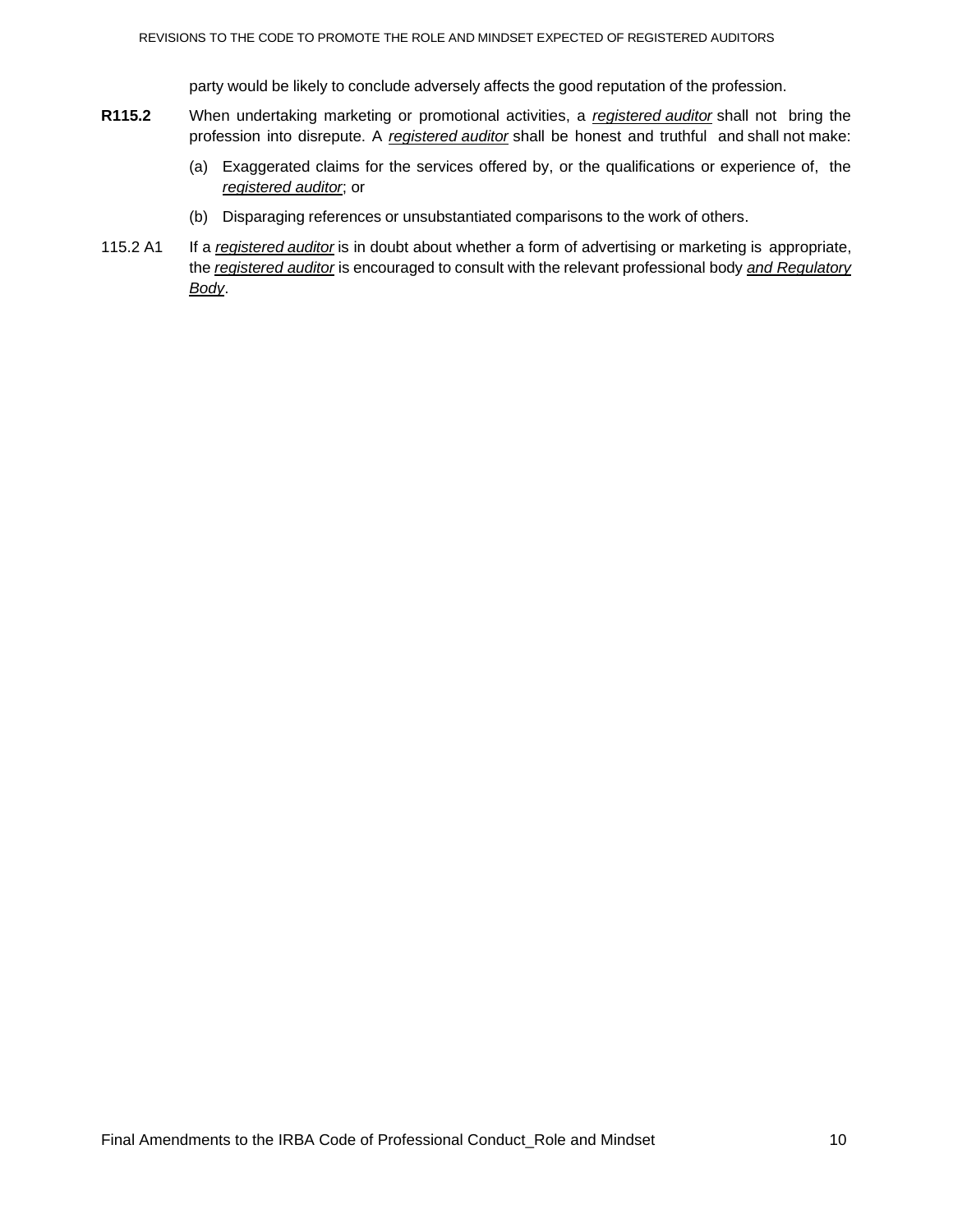# **SECTION 120**

# **THE CONCEPTUAL FRAMEWORK**

### **Introduction**

- 120.1 The circumstances in which *registered auditors* operate might create threats to compliance with the fundamental principles. Section 120 sets out requirements and application material, including a conceptual framework, to assist *registered auditors* in complying with the fundamental principles and meeting their responsibility to act in the public interest. Such requirements and application material accommodate the wide range of facts and circumstances, including the various professional activities, interests and relationships, that create threats to compliance with the fundamental principles. In addition, they deter *registered auditors* from concluding that a situation is permitted solely because that situation is not specifically prohibited by the Code.
- 120.2 The conceptual framework specifies an approach for a *registered auditor* to:
	- (a) Identify threats to compliance with the fundamental principles;
	- (b) Evaluate the threats identified; and
	- (c) Address the threats by eliminating or reducing them to an acceptable level.

## **Requirements and Application Material**

*General*

- **R120.3** The *registered auditor* shall apply the conceptual framework to identify, evaluate and address threats to compliance with the fundamental principles set out in Section 110.
- 120.3 A1 Additional requirements and application material that are relevant to the application of the conceptual framework are set out in:
	- *(d) Part 3 – Registered Auditors Performing Professional Services;*
	- (e) *Part 4 -Independence Standards*, as follows:
		- (i) Part 4A *Independence for Audit and Review Engagements*; and
		- (ii) Part 4B *Independence for Assurance Engagements Other than Audit and Review Engagements*.
- **R120.4** When dealing with an ethics issue, the *registered auditor performing professional services* shall consider the context in which the issue has arisen or might arise.

*(Part of R120.4 of the IESBA Code has been phrased as South African application material paragraph 120.4 A1 SA, to simply a reference to Part 2 of the Code).*

- *120.4 A1 SA* Where an individual who is a *registered auditor* is performing professional activities pursuant to the *registered auditor's* relationship with the firm, whether as a contractor, employee or owner, the provisions in Part 2 *of the IESBA Code* will apply to these circumstances. *Examples of these circumstances are set out in paragraph 300.5 A2.*
- **R120.5** When applying the conceptual framework, the *registered auditor* shall:
	- **(a)** Have an inquiring mind;
	- **(b)** Exercise professional judgement; and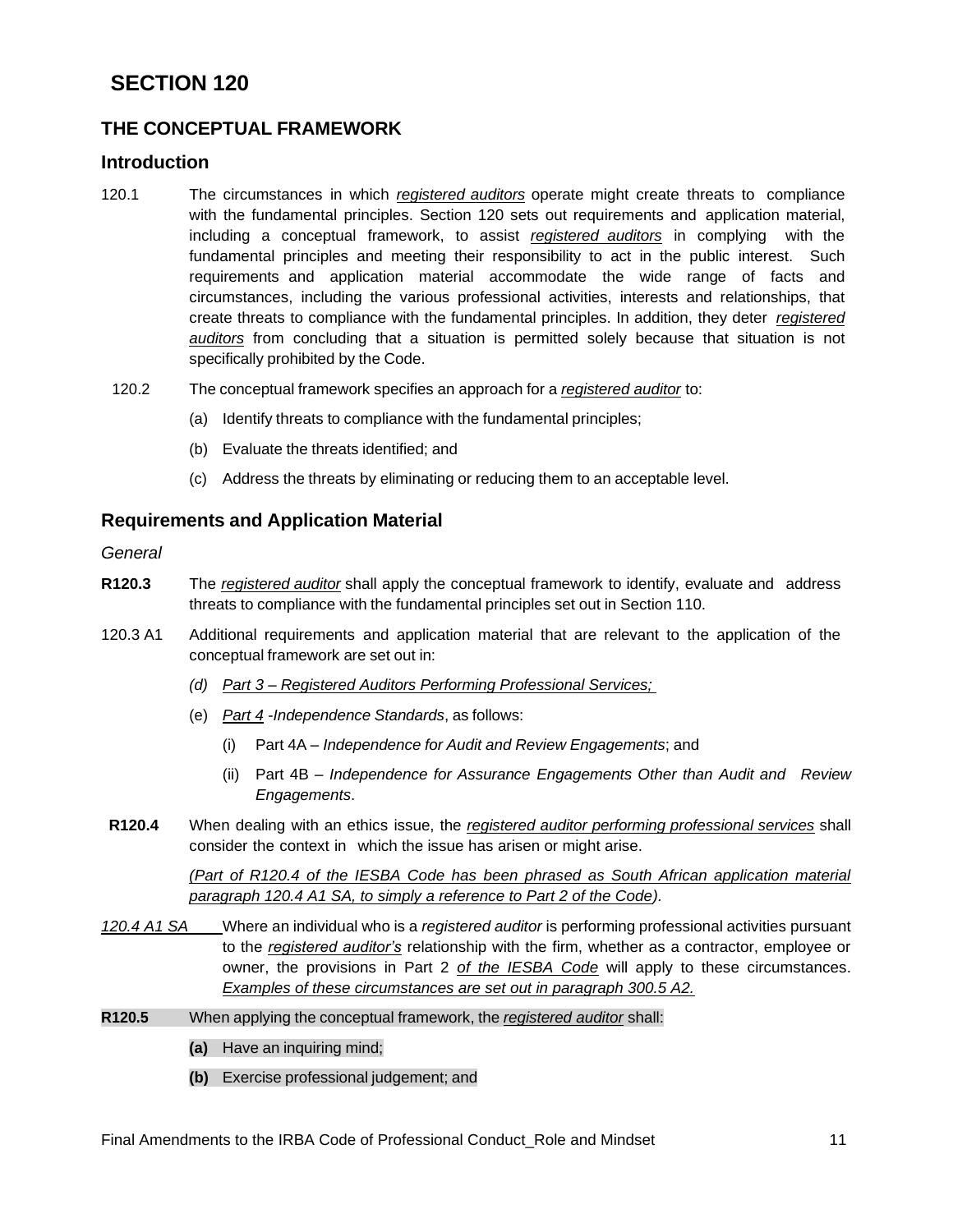#### **(c)** Use the reasonable and informed third party test described in paragraph 120.5 A6.

#### *Having an Inquiring Mind*

- 120.5 A1 An inquiring mind is a prerequisite to obtaining an understanding of known facts and circumstances necessary for the proper application of the conceptual framework. Having an inquiring mind involves:
	- (a) Considering the source, relevance and sufficiency of information obtained, taking into account the nature, scope and outputs of the professional activity being undertaken; and
	- (b) Being open and alert to a need for further investigation or other action.
- 120.5 A2 When considering the source, relevance and sufficiency of information obtained, the *registered auditor* might consider, among other matters, whether:
	- New information has emerged or there have been changes in facts and circumstances.
	- The information or its source might be influenced by bias or self-interest.
	- There is reason to be concerned that potentially relevant information might be missing from the facts and circumstances known to the *registered auditor*.
	- There is an inconsistency between the known facts and circumstances and the *registered auditor's* expectations.
	- The information provides a reasonable basis on which to reach a conclusion.
	- There might be other reasonable conclusions that could be reached from the information obtained.
- 120.5 A3 Paragraph R120.5 requires all *registered auditors* to have an inquiring mind when identifying, evaluating and addressing threats to the fundamental principles. This prerequisite for applying the conceptual framework applies to all *registered auditor* regardless of the professional activity undertaken. Under auditing, review and other assurance standards, including those issued by the IAASB, *registered auditors* are also required to exercise professional scepticism, which includes a critical assessment of evidence.

#### *Exercising Professional Judgement*

- 120.5 A4 Professional judgement involves the application of relevant training, professional knowledge, skill and experience commensurate with the facts and circumstances, taking into account the nature and scope of the particular professional activities, and the interests and relationships involved.
- 120.5 A5 Professional judgement is required when the *registered auditor* applies the conceptual framework in order to make informed decisions about the courses of actions available, and to determine whether such decisions are appropriate in the circumstances. In making this determination, the *registered auditor* might consider matters such as whether:
	- The *registered auditor's* expertise and experience are sufficient to reach a conclusion.
	- There is a need to consult with others with relevant expertise or experience.
	- The *registered auditor's* own preconception or bias might be affecting the *registered auditor's*  exercise of professional judgement.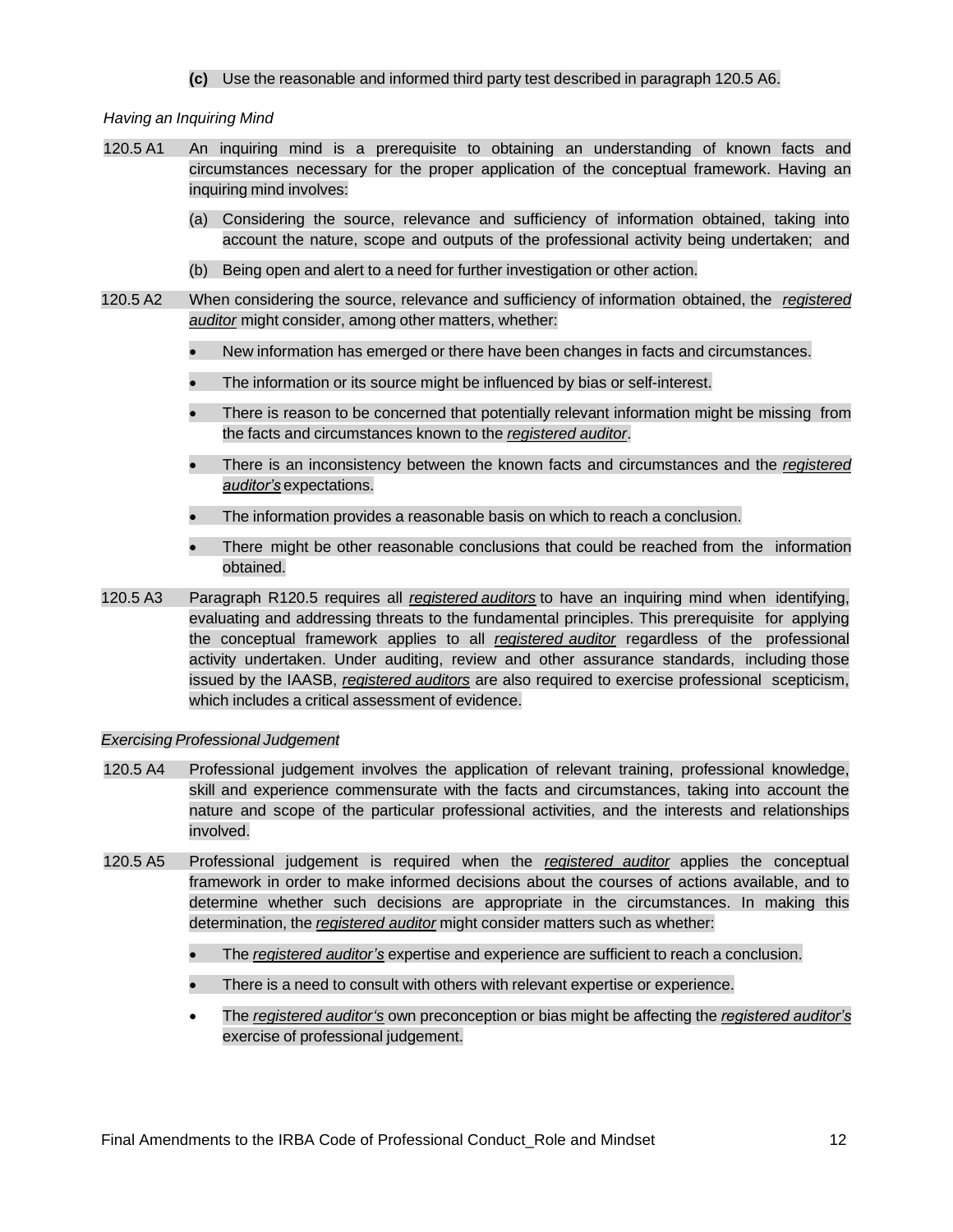#### *Reasonable and Informed Third Party*

120.5 A6 The reasonable and informed third party test is a consideration by the *registered auditor* about whether the same conclusions would likely be reached by another party. Such consideration is made from the perspective of a reasonable and informed third party, who weighs all the relevant facts and circumstances that the *registered auditor* knows, or could reasonably be expected to know, at the time the conclusions are made. The reasonable and informed third party does not need to be a *registered auditor*, but would possess the relevant knowledge and experience to understand and evaluate the appropriateness of the *registered auditor's* conclusions in an impartial manner.

#### *Identifying Threats*

- **R120.6** The *registered auditor* shall identify threats to compliance with the fundamental principles.
- 120.6 A1 An understanding of the facts and circumstances, including any professional activities, interests and relationships that might compromise compliance with the fundamental principles, is a prerequisite to the *registered auditor's* identification of threats to such compliance. The existence of certain conditions, policies and procedures established by the profession, legislation, regulation, *or* the firm, that can enhance the *registered auditor* acting ethically might also help identify threats to compliance with the fundamental principles. Paragraph 120.8 A2 includes general examples of such conditions, policies and procedures which are also factors that are relevant in evaluating the level of threats.
- 120.6 A2 Threats to compliance with the fundamental principles might be created by a broad range of facts and circumstances. It is not possible to define every situation that creates threats. In addition, the nature of engagements and work assignments might differ and, consequently, different types of threats might be created.
- 120.6 A3 Threats to compliance with the fundamental principles fall into one or more of the following categories:
	- (a) Self-interest threat the threat that a financial or other interest will inappropriately influence a *registered auditor's* judgement or behaviour;
	- (b) Self-review threat the threat that a *registered auditor* will not appropriately evaluate the results of a previous judgement made, or an activity performed by the *registered auditor* or by another individual within the *registered auditor's* firm, on which the *registered auditor* will rely when forming a judgement as part of performing a current activity;
	- (c) Advocacy threat the threat that a *registered auditor* will promote a client's position to the point that the *registered auditor's* objectivity is compromised;
	- (d) Familiarity threat the threat that due to a long or close relationship with a client, a *registered auditor* will be too sympathetic to their interests or too accepting of their work; and
	- (e) Intimidation threat the threat that a *registered auditor* will be deterred from acting objectively because of actual or perceived pressures, including attempts to exercise undue influence over the *registered auditor*.
- 120.6 A4 A circumstance might create more than one threat, and a threat might affect compliance with more than one fundamental principle.

#### *Evaluating Threats*

**R120.7** When the *registered auditor* identifies a threat to compliance with the fundamental principles,

Final Amendments to the IRBA Code of Professional Conduct\_Role and Mindset 13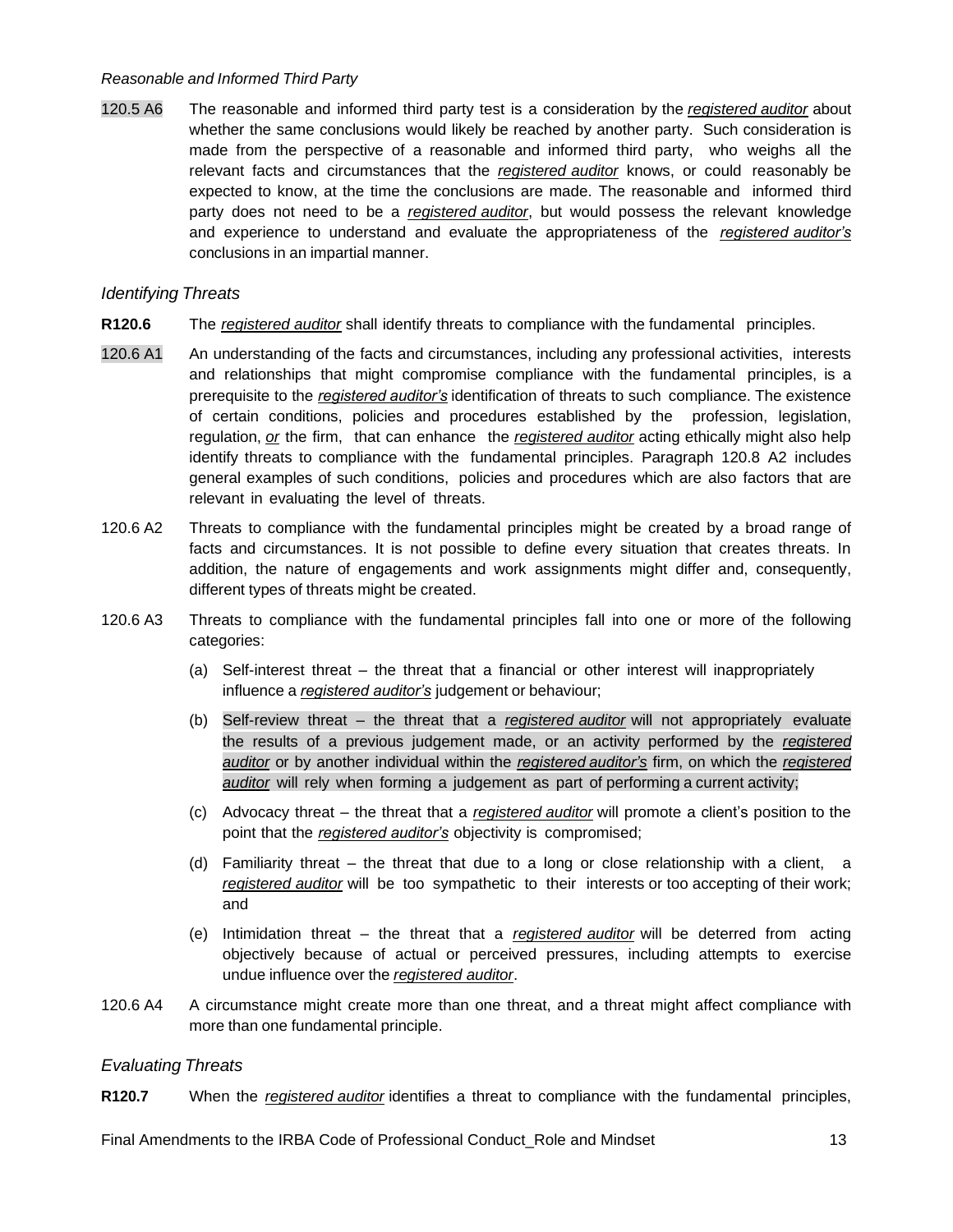the *registered auditor* shall evaluate whether such a threat is at an acceptable level.

#### *Acceptable Level*

120.7 A1 An acceptable level is a level at which a *registered auditor* using the reasonable and informed third party test would likely conclude that the *registered auditor* complies with the fundamental principles.

#### *Factors Relevant in Evaluating the Level of Threats*

- 120.8 A1 The consideration of qualitative as well as quantitative factors is relevant in the *registered auditor's* evaluation of threats, as is the combined effect of multiple threats, if applicable.
- 120.8 A2 The existence of conditions, policies and procedures described in paragraph 120.6 A1 might also be factors that are relevant in evaluating the level of threats to compliance with the fundamental principles. Examples of such conditions, policies and procedures include:
	- Corporate governance requirements.
	- Educational, training and experience requirements for the profession.
	- Effective complaint systems which enable the *registered auditor* and the general public to draw attention to unethical behaviour.
	- An explicitly stated duty to report breaches of ethics requirements.
	- Professional or regulatory monitoring and disciplinary procedures.

#### *Consideration of New Information or Changes in Facts and Circumstances*

- **R120.9** If the *registered auditor* becomes aware of new information or changes in facts and circumstances that might impact whether a threat has been eliminated or reduced to an acceptable level, the *registered auditor* shall re-evaluate and address that threat accordingly.
- 120.9 A1 Remaining alert throughout the professional activity assists the *registered auditor* in determining whether new information has emerged or changes in facts and circumstances have occurred that:
	- (a) Impact the level of a threat; or
	- (b) Affect the *registered auditor's* conclusions about whether safeguards applied continue to be appropriate to address identified threats.
- 120.9 A2 If new information results in the identification of a new threat, the *registered auditor* is required to evaluate and, as appropriate, address this threat. (Ref: Paras. R120.7 and R120.10).

#### **Addressing Threats**

- **R120.10** If the *registered auditor* determines that the identified threats to compliance with the fundamental principles are not at an acceptable level, the *registered auditor* shall address the threats by eliminating them or reducing them to an acceptable level. The *registered auditor* shall do so by:
	- **(a)** Eliminating the circumstances, including interests or relationships, that are creating the threats;
	- **(b)** Applying safeguards, where available and capable of being applied, to reduce the threats to an acceptable level; or
	- **(c)** Declining or ending the specific professional activity.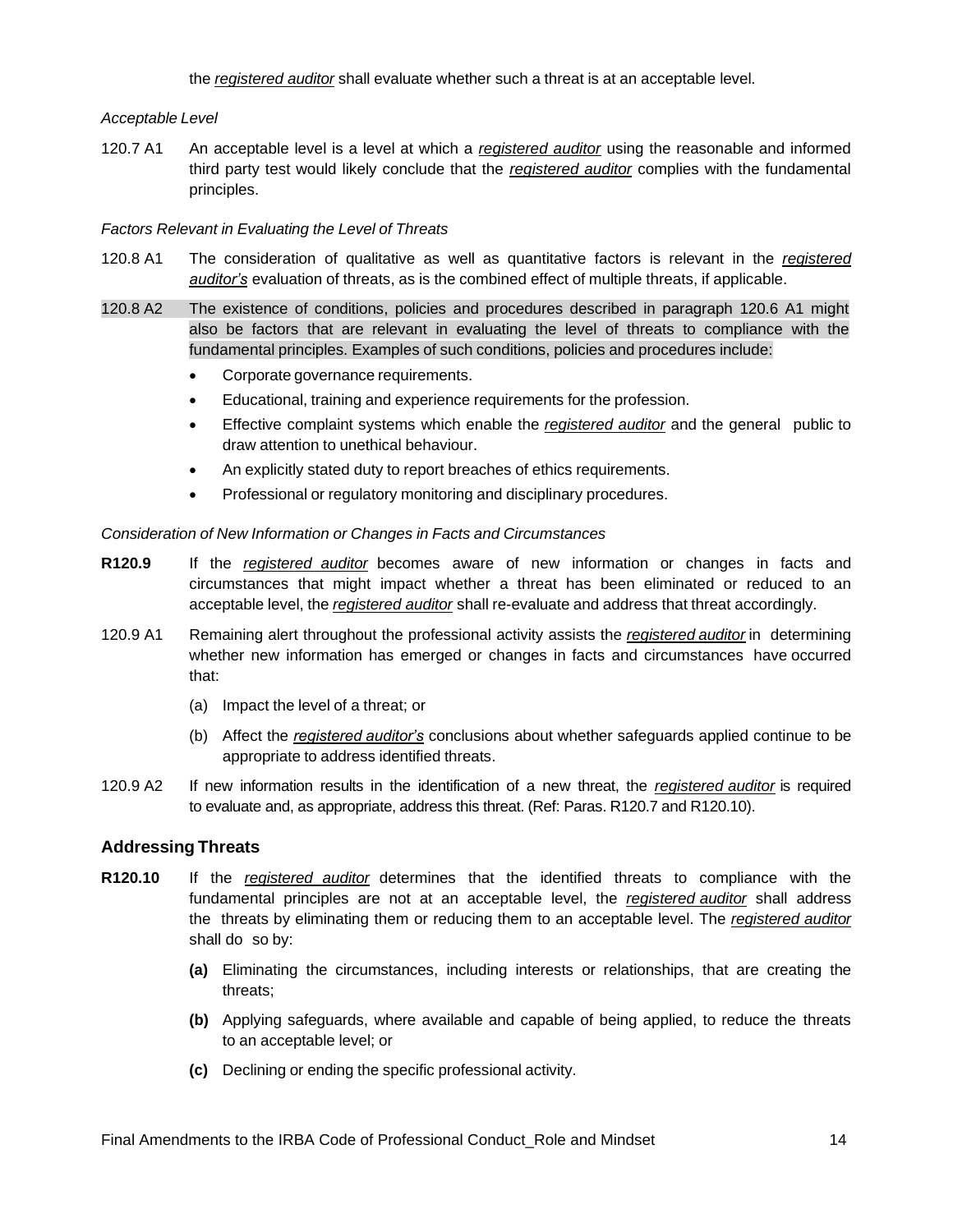#### *Actions to Eliminate Threats*

120.10 A1 Depending on the facts and circumstances, a threat might be addressed by eliminating the circumstance creating the threat. However, there are some situations in which threats can only be addressed by declining or ending the specific professional activity. This is because the circumstances that created the threats cannot be eliminated and safeguards are not capable of being applied to reduce the threat to an acceptable level.

#### *Safeguards*

120.10 A2 Safeguards are actions, individually or in combination, that the registered auditor takes that effectively reduce threats to compliance with the fundamental principles to an acceptable level.

#### *Consideration of Significant Judgements Made and Overall Conclusions Reached*

- **R120.11** The *registered auditor* shall form an overall conclusion about whether the actions that the *registered auditor* takes, or intends to take, to address the threats created will eliminate those threats or reduce them to an acceptable level. In forming the overall conclusion, the *registered auditor* shall:
	- **(a)** Review any significant judgements made or conclusions reached; and
	- **(b)** Use the reasonable and informed third party test.

#### **Other Considerations when Applying the Conceptual Framework**

#### *Bias*

- 120.12 A1 Conscious or unconscious bias affects the exercise of professional judgement when identifying, evaluating and addressing threats to compliance with the fundamental principles.
	- Anchoring bias, which is a tendency to use an initial piece of information as an anchor against which subsequent information is inadequately assessed.
	- Automation bias, which is a tendency to favor output generated from automated systems, even when human reasoning or contradictory information raises questions as to whether such output is reliable or fit for purpose.
	- Availability bias, which is a tendency to place more weight on events or experiences that immediately come to mind or are readily available than on those that are not.
	- Confirmation bias, which is a tendency to place more weight on information that corroborates an existing belief than information that contradicts or casts doubt on that belief.
	- Groupthink, which is a tendency for a group of individuals to discourage individual creativity and responsibility and as a result reach a decision without critical reasoning or consideration of alternatives.
	- Overconfidence bias, which is a tendency to overestimate one's own ability to make accurate assessments of risk or other judgements or decisions.
	- Representation bias, which is a tendency to base an understanding on a pattern of experiences, events or beliefs that is assumed to be representative.
	- Selective perception, which is a tendency for a person's expectations to influence how the person views a particular matter or person.

120.12 A3 Actions that might mitigate the effect of bias include: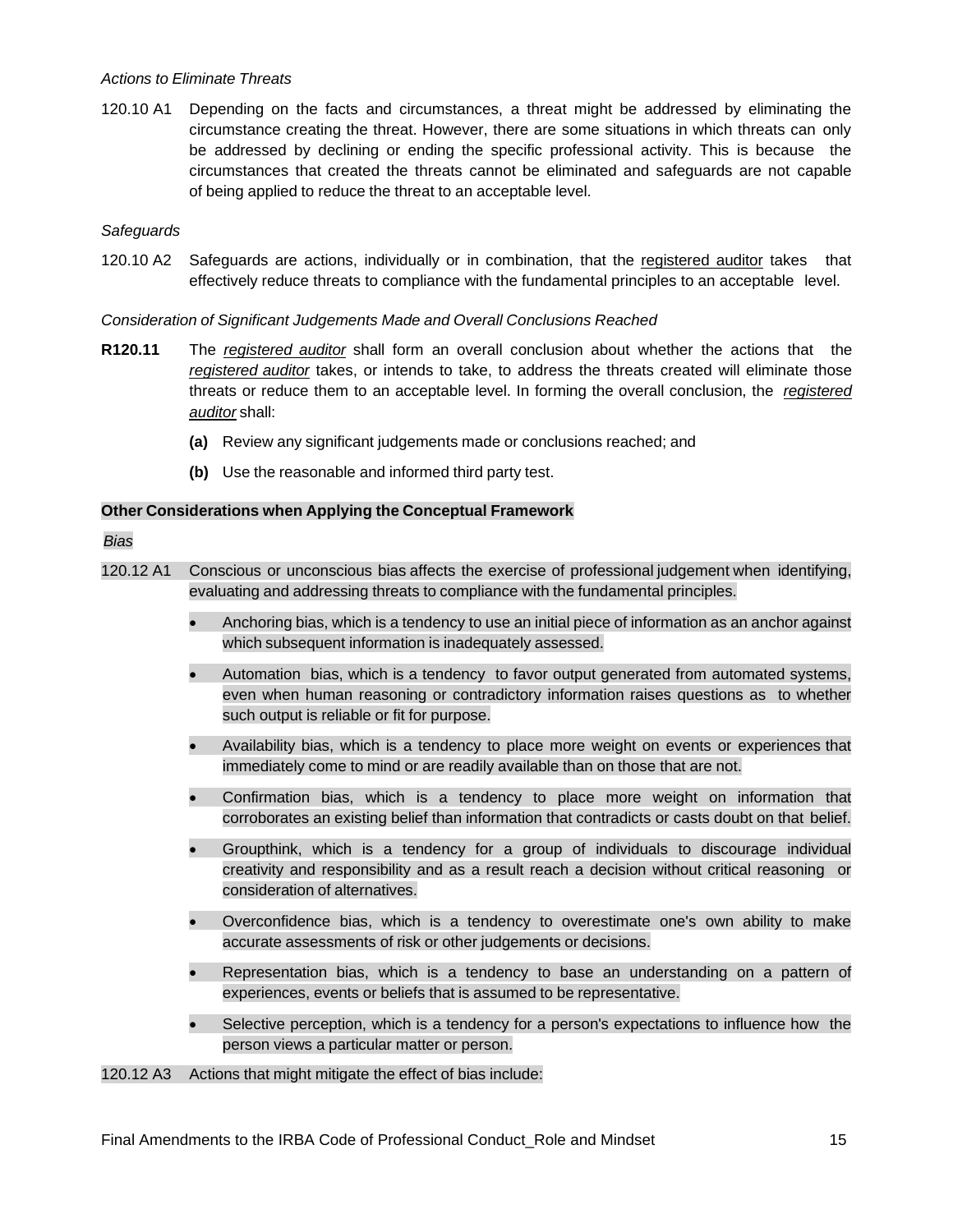- Seeking advice from experts to obtain additional input.
- Consulting with others to ensure appropriate challenge as part of the evaluation process.
- Receiving training related to the identification of bias as part of professional development.

#### *Organisational Culture*

- 120.13 A1 The effective application of the conceptual framework by a *registered auditor* is enhanced when the importance of ethical values that align with the fundamental principles and other provisions set out in the Code is promoted through the internal culture of the *registered auditor's* firm
- 120.13 A2 The promotion of an ethical culture within an organisation is most effective when:
	- (a) Leaders and those in managerial roles promote the importance of, and hold themselves and others accountable for demonstrating, the ethical values of the organisation;
	- (b) Appropriate education and training programs, management processes, and performance evaluation and reward criteria that promote an ethical culture are in place;
	- (c) Effective policies and procedures are in place to encourage and protect those who report actual or suspected illegal or unethical behaviour, including whistle-blowers; and
	- (d) The organisation adheres to ethical values in its dealings with third parties.
- 120.13 A3 *Registered auditors* are expected to encourage and promote an ethics-based culture in their organisation, taking into account their position and seniority.

#### **Considerations for Audits, Reviews, Other Assurance and Related Services Engagements**

#### *Firm Culture*

120.14 A1 ISQM 1 sets out requirements and application material relating to firm culture in the context of a firm's responsibilities to design, implement and operate a system of quality management for audits or reviews of financial statements, or other assurance or related services engagements.

#### *Independence*

- 120.15 A1 Registered auditors are required by Independence Standards to be independent when performing audits, reviews, or other assurance engagements. Independence is linked to the fundamental principles of objectivity and integrity. It comprises:
	- (a) Independence of mind the state of mind that permits the expression of a conclusion without being affected by influences that compromise professional judgement, thereby allowing an individual to act with integrity, and exercise objectivity and professional scepticism.
	- (b) Independence in appearance the avoidance of facts and circumstances that are so significant that a reasonable and informed third party would be likely to conclude that a firm's or an audit or assurance team member's integrity, objectivity or professional scepticism has been compromised.
- 120.15 A2 *Independence Standards* set out requirements and application material on how to apply the conceptual framework to maintain independence when performing audits, reviews or other assurance engagements. *Registered auditors* and firms are required to comply with these standards in order to be independent when conducting such engagements. The conceptual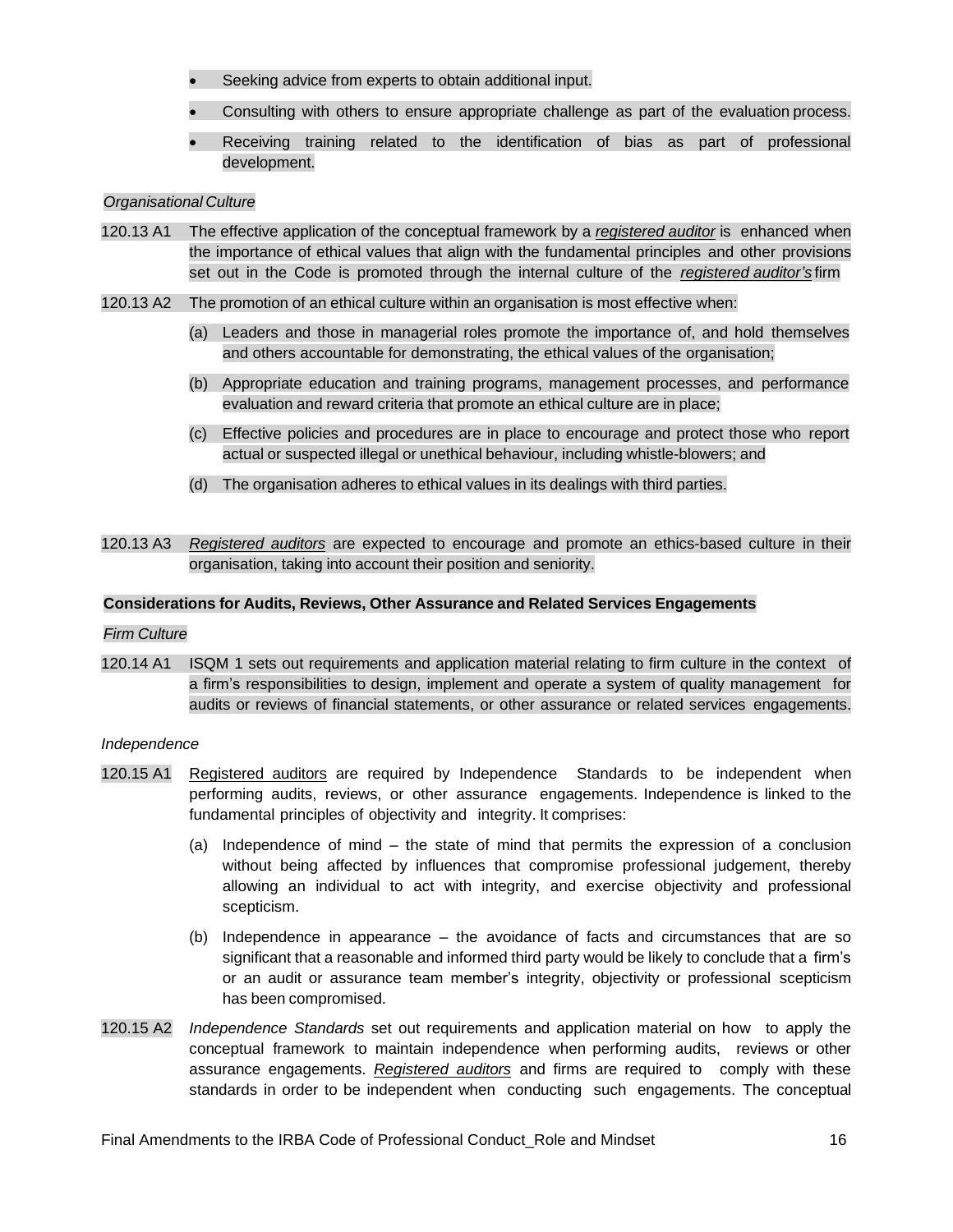framework to identify, evaluate and address threats to compliance with the fundamental principles applies in the same way to compliance with independence requirements. The categories of threats to compliance with the fundamental principles described in paragraph 120.6 A3 are also the categories of threats to compliance with independence requirements.

#### *Professional Scepticism*

- 120.16 A1 Under auditing, review and other assurance standards, including those issued by the IAASB, registered auditors are required to exercise professional scepticism when planning and performing audits, reviews and other assurance engagements. Professional scepticism and the fundamental principles that are described in Section 110 are inter-related concepts.
- 120.16 A2 In an audit of financial statements, compliance with the fundamental principles, individually and collectively, supports the exercise of professional scepticism, as shown in the following examples:
	- *Integrity* requires the *registered auditor* to be straightforward and honest. For example, the *registered auditor* complies with the principle of integrity by:
		- $\circ$  Being straightforward and honest when raising concerns about a position taken by a client.
		- Pursuing inquiries about inconsistent information and seeking further audit evidence to address concerns about statements that might be materially false or misleading in order to make informed decisions about the appropriate course of action in the circumstances.
		- $\circ$  Having the strength of character to act appropriately, even when facing pressure to do otherwise or when doing so might create potential adverse personal or organisational consequences. Acting appropriately involves:

(a) Standing one's ground when confronted by dilemmas and difficult situations; or

(b) Challenging others as and when circumstances warrant, in a manner appropriate to the circumstances.

In doing so, the *registered auditor* demonstrates the critical assessment of audit evidence that contributes to the exercise of professional scepticism.

• *Objectivity* requires the *registered auditor* to exercise professional or business judgement without being compromised by:

(a) Bias;

(b) Conflict of interest; or

(c) Undue influence of, or undue reliance on, individuals, organisations, technology or other factors.

For example, the *registered auditor* complies with the principle of objectivity by:

(a) Recognizing circumstances or relationships such as familiarity with the client, that might compromise the *registered auditor's* professional or business judgement; and

(b) Considering the impact of such circumstances and relationships on the *registered auditor's* judgement when evaluating the sufficiency and appropriateness of audit evidence related to a matter material to the client's financial statements.

In doing so, the *registered auditor* behaves in a manner that contributes to the exercise of

Final Amendments to the IRBA Code of Professional Conduct\_Role and Mindset 17